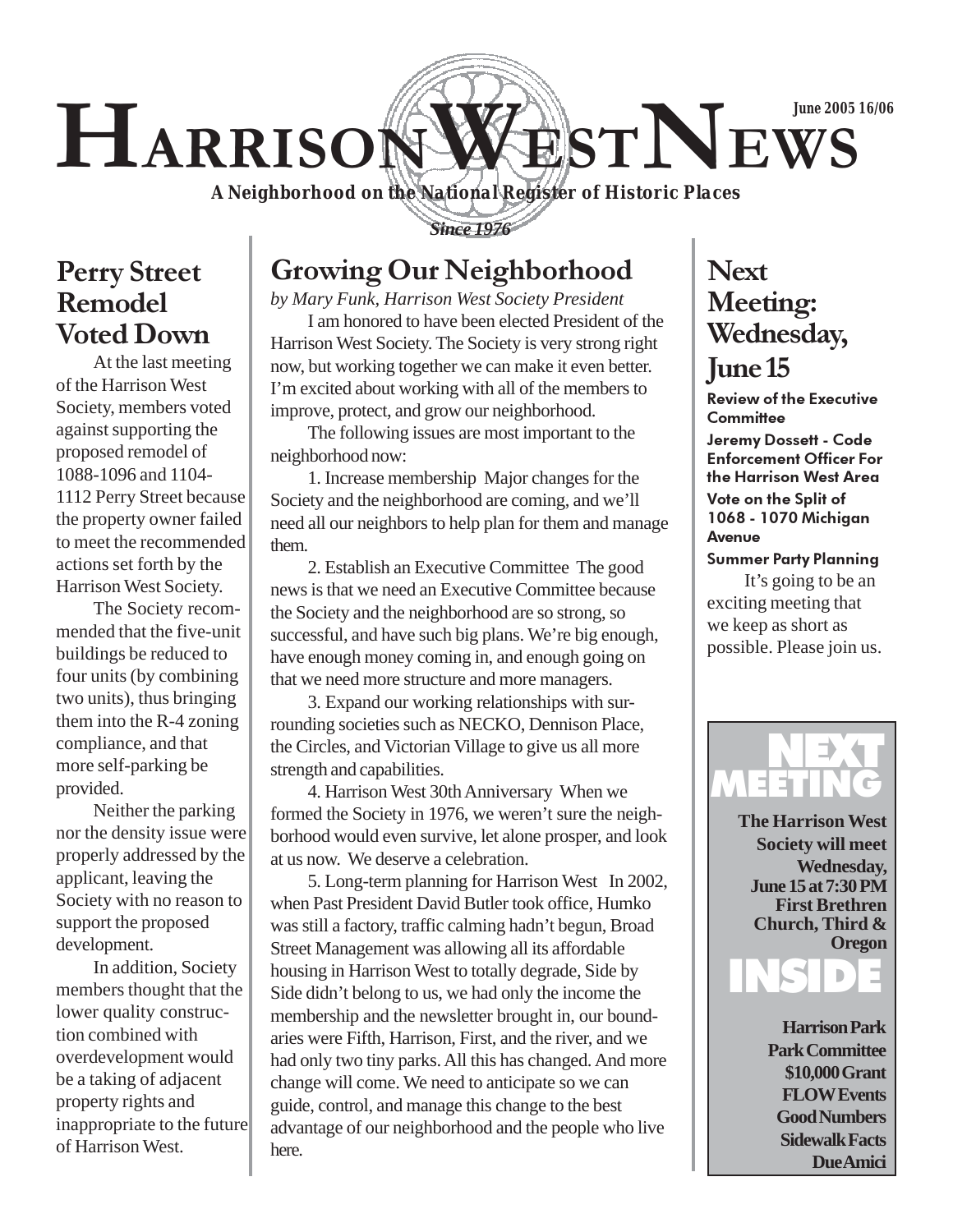#### HARRISON WEST SOCIETY MINUTES May 18, 2005

*Submitted by Veda Gilp, Secretary*

The meeting was called to order at 7:35 PM with a quorum of voting members present (26); President Dave Butler presiding.

#### Routine Business

*Minutes* Chris Ruder motioned to approve the minutes of the last meeting; Passed.

*Treasurer's Report* Treasurer Tom Maxwell reported a balance of \$4,954 with current bills paid.

Old Business and Committee Reports:

#### *Developments*

*Perry Street remodel*: Attorney Connie Klema explained site plans and planned renovations. The units will be converted from apartments to condos. No other changes requested by the Society have been made, and the project still requires parking, setback, and use variances. Veda Gilp motioned against supporting the project due to density and lack of parking; Passed.

*Park Committee Update* Debbie Colvin reported that she and Bob Mangia moved plants from the Side by Side park so park building could begin June 1. The Martha Walker Garden Club gave Harrison West \$170 in plants for parks and green spaces. Debbie Colvin motioned up to \$125 for mulch for all the parks if necessary; Passed.

*Harrison Park Update* Rob Harris reported that home sales have been so successful, Developer Mark Wagenbrenner review the project and has decided to lower the density and build condos rather than apartments.

*Summer Party* Stephanie Tresso Celebrezze and Veda Gilp agreed to create a theme and the invitations. Call for volunteers to create the party.

*Crime Report* Police Liaison Officer Steve Smith reported that it's been quiet, crime-wise, in Harrison West. Theft from auto remains the major crime in the neighborhood.

*Planning and Development* Dave Butler reported that the revisions of the Riverfront Vision Plan for the Harrison West Reach are in the final stages. The next meeting will be June 6, 6 PM at the First Brethren Church.

#### New Business & Announcements:

*Election of New Officers* Elections Chair Bob Mangia reported that the election was uncontested. Chris Ruder motioned that nominations be closed; Passed. Mary Funk (President), Rob Harris (Vice President), Veda Gilp (Secretary), Tom Maxwell (Treasurer) were elected by acclimation.

*Cake and Ice Cream* Outgoing President Dave Butler was presented a "Thanks for everything" cake by the Society. Mary Funk motioned to confer on Dave Butler and family a permanent honorary family membership (nonvoting) in the Society; Passed.

*Guest* Former Council member Rich Sensenbrenner was present as a guest. Mary Funk motioned to make Sensenbrenner an honorary member of the Harrison West Society "for his dedication to Harrison West and neighborhoods such as ours all over the City;" **Passed.** 

*Garden Tour* Debbie Colvin reported that her garden would be on the Recreation and Parks Open Garden Tour on Sunday, May 22.

*Council of Historic Neighborhoods* Pastor Richard Morris reported that the Council of Historic Neighborhoods planning session was a success.

*HWS Meeting Date* The next meeting will be June 15, 7:30 PM at the First Brethren Church.

*Adjournment* Tony Celebrezze motioned to adjourn; Passed. Adjourned at 8:55 PM.

**HARRISON WEST NEWS** is the monthly publication of the Harrison West Society, Inc.

www.harrisonwest.org P.O. Box 163442, Columbus, OH 43216

**Officers PRESIDENT** Mary Funk 291-9545 MFunk50@sbcglobal.net

**VICE PRESIDENT** Rob Harris 297-8388 rharris@archall.com

**SECRETARY** Veda Gilp 299-6877 Editor@vedagilp.com

**TREASURER**

Tom Maxwell 297-7663 **Editorial and Advertising**

**Information:**

Editor Veda Gilp 299-6877,444-4532(w), fax 444-1710, Editor@vedagilp.com Editorial and Advertising Deadlines: Third Friday of the month preceding publication month.

All ads are made in PC Pagemaker 7. Send your ad on CD or email. Please send originals of all photos and logos. These originals will not be returned. Ads are 2-3/8 inches wide.

**Ad rates** 3 X@12 X@ 3 col inches(2 3/8 w X 3 h) \$ 30 \$ 25 6 col inches(5 wX 3 h) \$ 60 \$ 55 1/2 page (7.5wX5.5h) \$160 \$155 full page(7.5 wX 9.75h) \$300 \$290 inserts \$150 each time if preprinted; inserts not pre-approved will be \$300. **Send to:** Veda Gilp, Editor, 996 Pennsylvania Ave., Columbus, OH 43201 **Terms** Payment for ALL ads is due by the 15th of the month the ad runs. Ads not paid within 30 days will be dropped until payment is made. Make checks payable to Harrison West Society and send to Harrison West Society, P.O. Box 163442, Columbus, OH 43216. Ads which are created by the Harrison West News are the property of the Harrison West News and cannot be used in other publications.

*The Harrison West News* reserves the right to decline any advertising which does not meet editorial and advertising guidelines. The Harrison West News is produced by an all-volunteer staff, and while accuracy is paramount, the reader is advised the Harrison West News or the Harrison West Society, Inc., is not responsible for errors.

**Copyright 2005 by Harrison West Society, Inc. All rights reserved. Harrison West Society meets3nd Wednesday of each month, 7:30 PM.**

Affordable Housing TIPS Line722-SAFE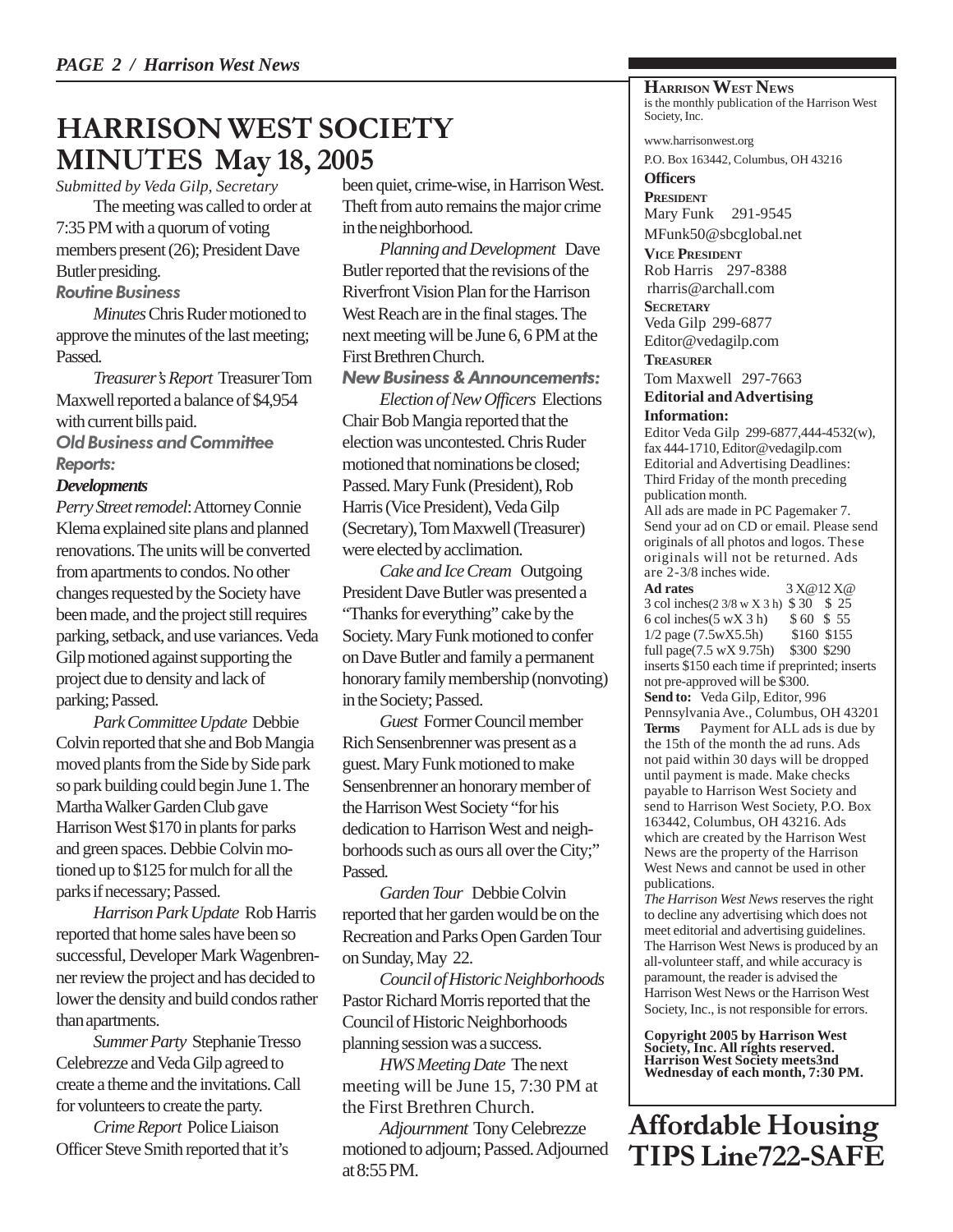Friends of the Lower Olentangy Watershed (FLOW) will hold two rain barrel demonstrations in June.

Using rain barrels is one way of managing storm water. They capture rain water from our downspouts that we can later use to water our yards and gardens while also reducing the amount of storm water running off our property. A local gutter professional will demonstrate the correct methods of rain barrel installation to our downspouts. A cost-share on rain barrels will be available to Lower Olentangy watershed residents who attend these workshops.

June 15 and 29, early evening in a backyard. Call 267-3386 or Email flow2004@sbcglobal.net to sign up and get exact time and location.

# Spinelli's Deli Adds Summer Salad

Spinelli's Deli has added a grilled chicken and summer fruits salad to its menu. Mandarin oranges, strawberries, pineapple, and pecans put a splurge on leaf lettuce.



 $\square$  Patron (Business) \$30  $\square$  Non-Harrison West Resident (non voting) \$10



#### Unprecedented Real Estate Experience Joe Armeni GRI Selling in Victorian Village, Harrison West, & Italian Village. Consistently #1 in both Units and Sales in the Short North/Italian Village Area! Call the Short North Real Estate Expert Joe Armeni, Broker/Owner RE/MAX City Center, REALTORS 453 W. Third Avenue Columbus, Ohio 43201 (614) 291-7555 Email:Armenisells@compuserve.com

Referred by:

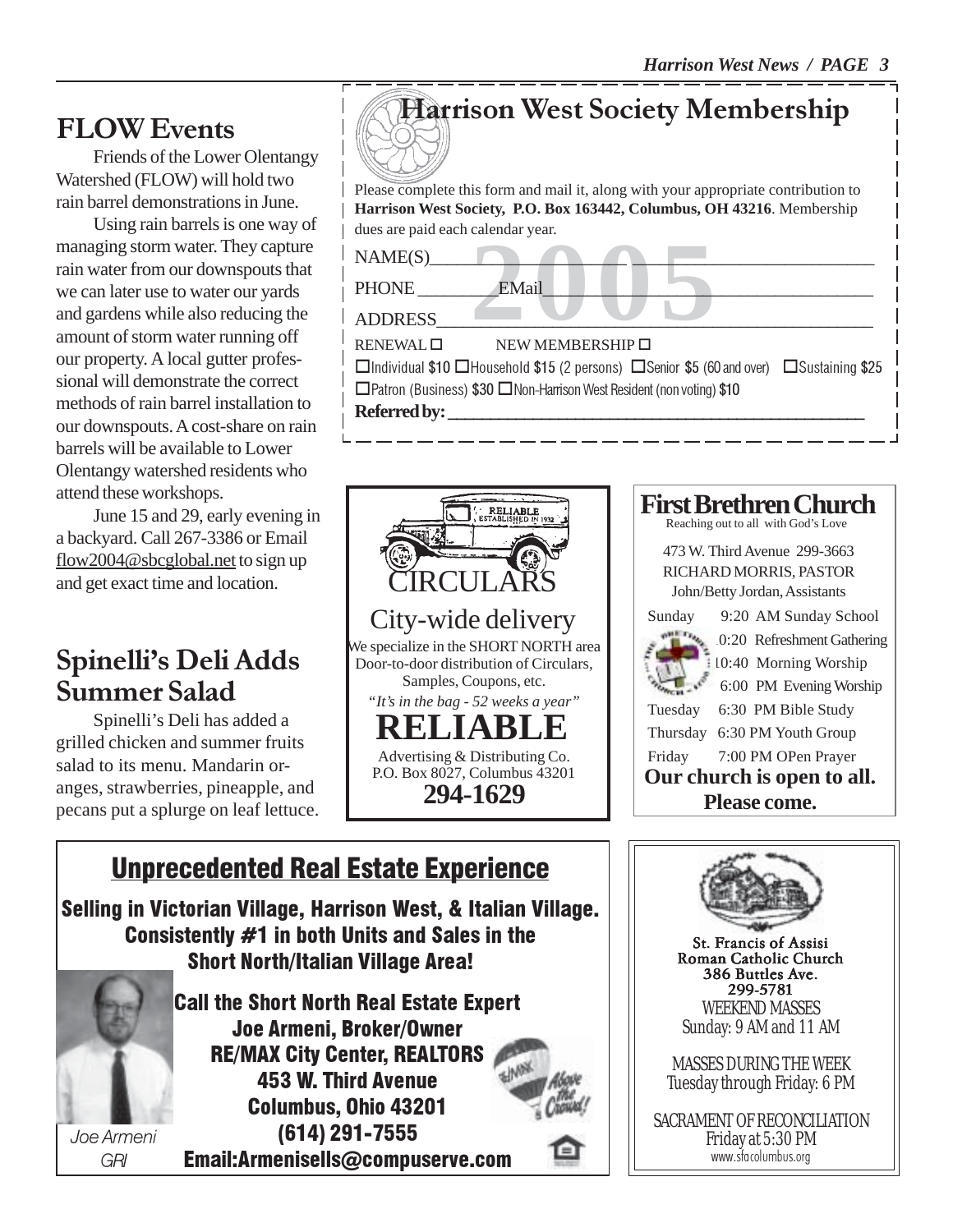## Good Numbers to Have

| <b>Animals</b>                             | <b>Bites</b>           | 645-6134        |
|--------------------------------------------|------------------------|-----------------|
|                                            | Dead                   | 645-5966        |
|                                            | <b>Running Loose</b>   | 462-3400        |
|                                            | <b>Animal Control</b>  | 462-4360        |
| <b>Trash Collection</b>                    |                        | 645-TRSH        |
| <b>Bulk Pickup</b>                         |                        | 645-8774        |
| <b>Code Enforcement</b>                    |                        | 645-8139        |
| <b>Drug</b> Trafficking Hotline            |                        | 645-4850        |
| <b>Crime Stoppers</b>                      |                        | 645-TIPS        |
| <b>Electricity Turn On/Off</b>             |                        | 645-7360        |
| Emergency                                  |                        | 646-7627        |
| <b>Environmental Health</b>                |                        | 645-8191        |
| <b>Fire</b>                                |                        | 911 or 221-2345 |
| <b>Humane Society</b>                      |                        | 777-7387 x250   |
| <b>Junk Cars</b>                           |                        |                 |
| <b>Private Property</b>                    |                        | 645-8139        |
| <b>Public Property</b>                     |                        | 645-CARS        |
| <b>Mayor's Action Center</b>               |                        | 645-2489        |
| <b>Mosquito Hotline</b>                    |                        | 645-2483        |
| <b>Parking Violations</b>                  |                        | 645-6400        |
| <b>Police Emergency</b>                    |                        | 911             |
| Non-Emergency                              |                        | 645-4545        |
| <b>Recreation &amp; Parks</b>              |                        |                 |
| Permits                                    |                        | 645-3337        |
| Operations                                 |                        | 645-3300        |
| <b>Recreation Centers</b>                  |                        | 645-3334        |
| <b>Senior Citizens Info</b>                |                        | 645-7250        |
| <b>Sewer &amp; Drains 24 Hr</b>            |                        | 645-7102        |
| <b>Sidewalk Complaints/Permits</b>         |                        | 645-7497        |
| <b>Snow and Ice Complaints</b>             |                        | 645-5600        |
| <b>Street</b>                              |                        |                 |
| Closings                                   |                        | 645-PAVE        |
| Lights out                                 |                        | 645-7627        |
| Repairs                                    |                        | 645-5660        |
| <b>Traffic Lights &amp; Signs</b>          |                        | 645-7393        |
| <b>Traffic Violations</b>                  |                        | 645-8166        |
| <b>Water Customer Service</b>              |                        | 645-8270        |
| Weeds & Environmental Complaints 645-81329 |                        |                 |
| <b>Zoning Info</b><br>645-7314             |                        |                 |
| <b>Website</b>                             | www.cityofcolumbus.gov |                 |



It's Harrison Park. A better lifestyle.

It begins with the location — in one of Columbus' established, historic neighborhoods, Harrison West anchored by a four-acre park along the scenic Olentangy River.

It is shaped by the sense of community created by the homes in the neighborhood and the people who live there.

Visit our web site for information on our homes, lofts and apartments with all the creature comforts.

Welcome Home to Harrison Park.

**Homes. Lofts. Apartments.** harrisonpark.com athome@harrisonpark.com 614-488-0671



Harrison Park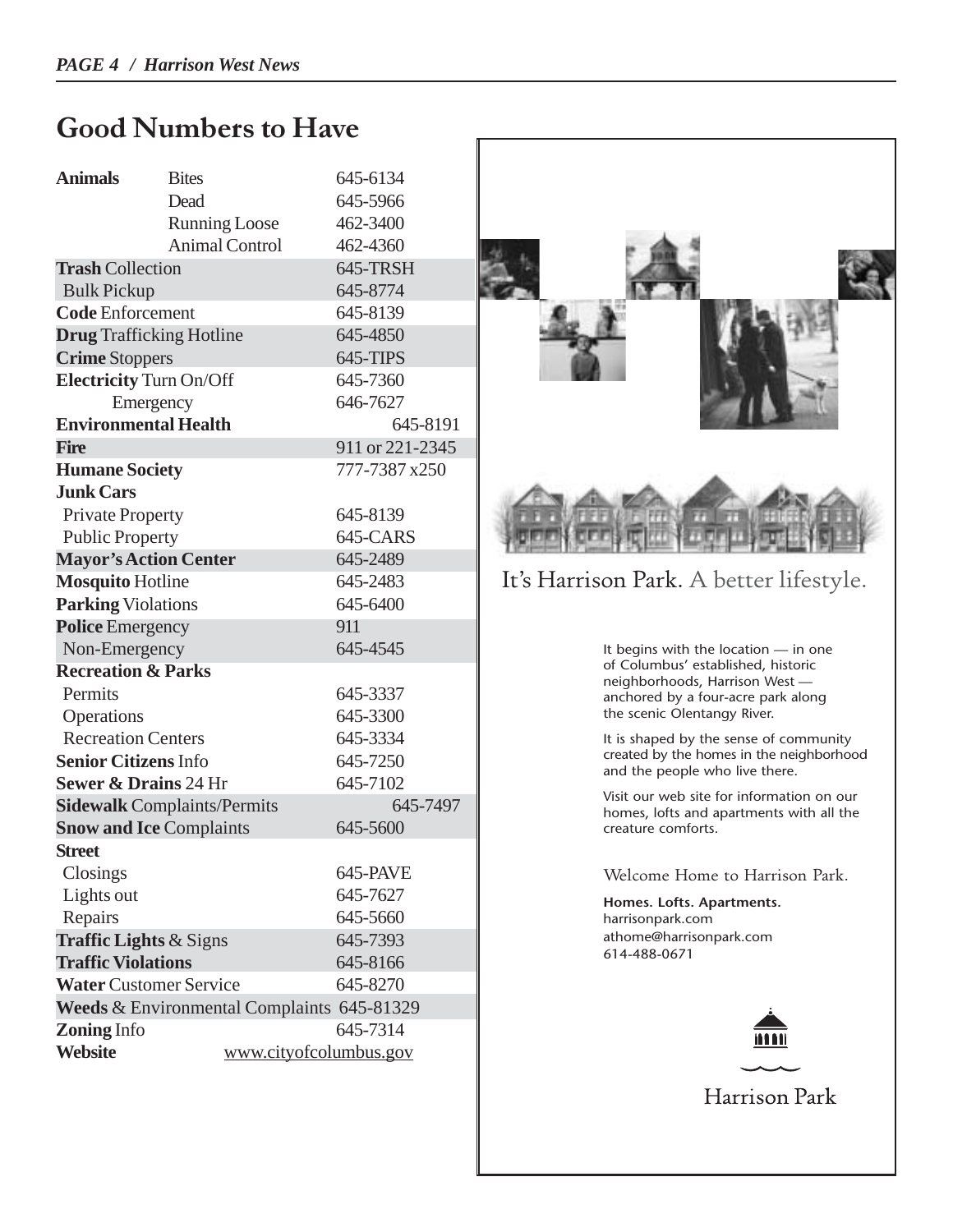### Sidewalk Facts

The Society has been receiving questions about sidewalks in the neighborhood, specifically who owns and maintains them. Here's the info we got from the City:

Sidewalks are the responsibility of the property owner. The property owner is responsible for paying for and maintaining sidewalks for any needed repairs and other maintenance, such as snow and ice removal. To report a sidewalk in poor condition, call  $(614)$ 645-5660.

 Property owners pay for sidewalks by property tax assessment.

Surprisingly enough, a few properties in Harrison West do not have sidewalks. All properties in Harrison West should have sidewalks. If a property owner has not installed sidewalks, the City may do so. If you want more information, please contact Rick Garrabrant at (614) 645-6391.

Currently in Harrison West, there are no circumstances where the City provides sidewalks and curbs at no cost to the property owner.



444 West Third Avenue, Columbus, Ohio 43201 (614) 299-2409

#### Buying or selling a home? **DOOLEY THEFT & BEER COMPANY** REALTOR **The Trusted Name In Real Estate**

Our dedicated team of professionals give you the personal attention you need whether you are buying or selling.

New builds, older homes, lofts and condos...we do it all

#### 614-297-8600 • 252 W. Fifth Ave Columbus, Ohio • www.dooleyco.com















**Bruce Dooley,** CRS, ext. 101

Kathleen Burd, ABR, ext. 105

Robert Eppich, CRS, ext. 115 JD, ext. 119

Chris Zuelke, LPA, ext. 110 **Sharon Young** ext. 104

Donald J. Coon, ABR, ext. 212

**Matt Finefrock** ext. 107

e opportunity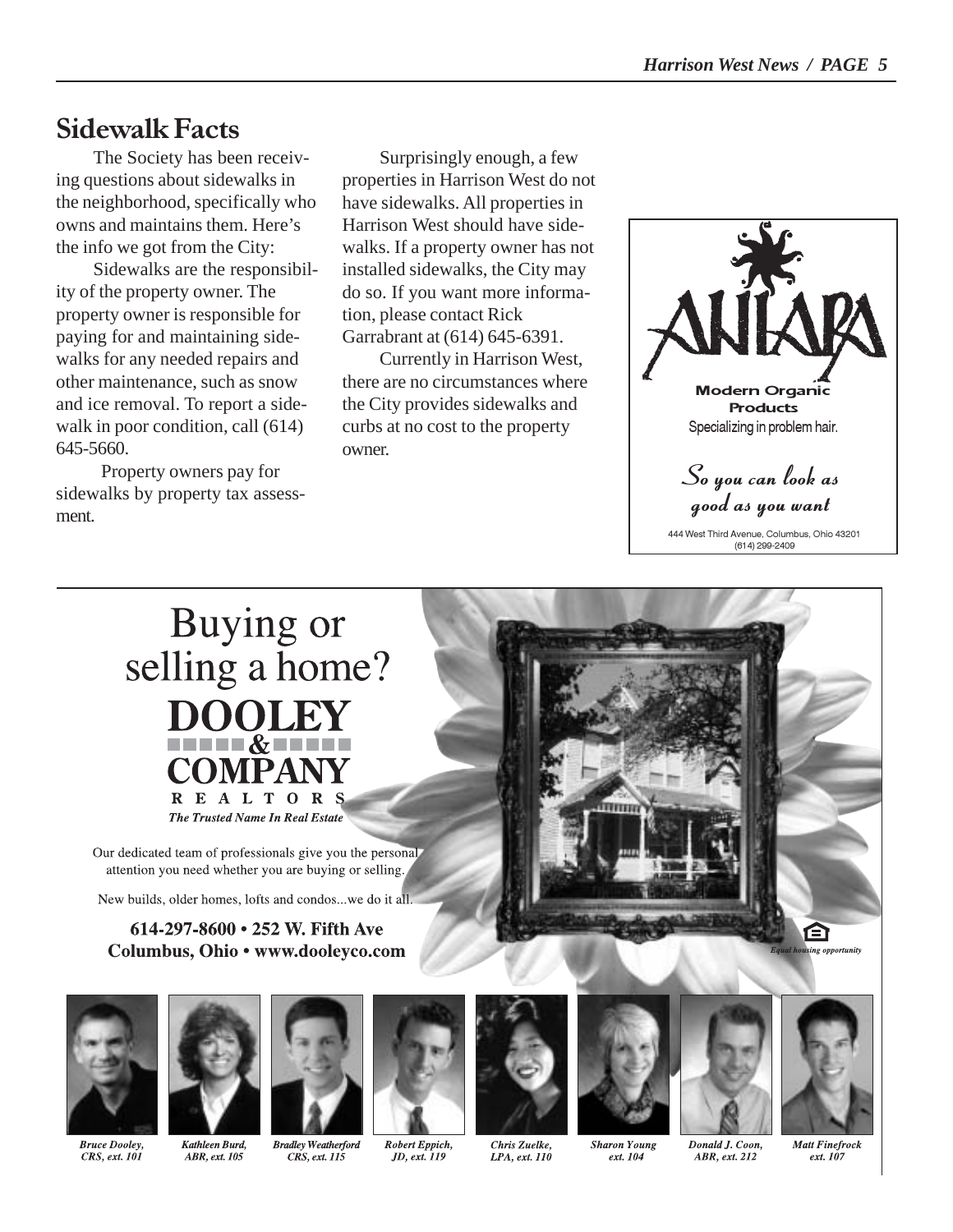# Harrison Park Progressing

Harrison Westers have been asking "Where's the development?" about Harrison Park, since progress seems slow. Harrison Park is under way. Although development may seem to have slowed, the project is making its way past major hurdles.

The removal of a 100-year-old factory aided by a 3 million dollar Clean Ohio Recovery Fund went smoothly. The complex issue of extending the street grid and dedicating the land to the City came next. Designing the new park to make sure that it is the best that it can be took more time. These invisible, yet important, aspects of the development are now finished, paving a clear path for construction.

The first phase of home construction will start this summer with the building of nine residences on the east side of Perry Street, directly north of First Avenue. The home plans are completed, the addresses are secured, the permits have been filed, and reservations have been secured. Strong home sales mean

more than half of the home sites being reserved.

Potential buyers are leaning towards the single-family homes, so Wagenbrenner Development has reduced the numbers of duplexes to meet the market demand. Approximately 48 of the potential 64 homes will be single family.

(Harrison Westers will remember that two years ago, Wagenbrenner brought his project to the Harrison West Society with NO single family houses. Working closely with Society members, he reduced the numbers of apartments and added single family housing. Market demand has done the rest.)

South of First, the planned apartments are changing. Strong local sales and increased interest in home ownership in Harrison West are steering the development to all forsale units. Condominiums ranging from 800 to 2600 square feet will be constructed along First Avenue leading to the new riverfront park. The First Avenue park entrance will be centered on a brick and iron gazebo diagonally.

Many years of dedication and hard work by local residents have lead to Harrison West being a highly desirable location for new home ownership. By meeting market demand, Harrison Park will continue to grow and develop in a manner that complements the neighborhood.

# Park Committee Reports on Website

For more than a year, a dedicated group of neighborhood volunteers have been working with Gary Schmidt and POD landscape design to create the best riverside park possible. Their work is available on the website at www.harrisonwest.org.





David J. Butler Civil Litigation • Real Estate • Wills, Trusts, Estate Planning and Probate

• Tax • Governmental Relations<br>• Business and Corporate Law<br>• Family Law • Small and Family-Owned Business<br>• Labor and Employment

#### **CHESTER**

WILLCOX & SAXBE LLP

65 E. State Street, Ste 1000, Columbus, 43215 614-221-4000 dbutler@cwslaw.com



*Quality Home Improvements* **614-261-1978** Ask for our 25 Point Customer Satisfaction Guarantee

Residential • Commercial Interior • Exterior Insured, Bonded Member Angie's List

> Robert Eves, Owner Robertfeb@yahoo.com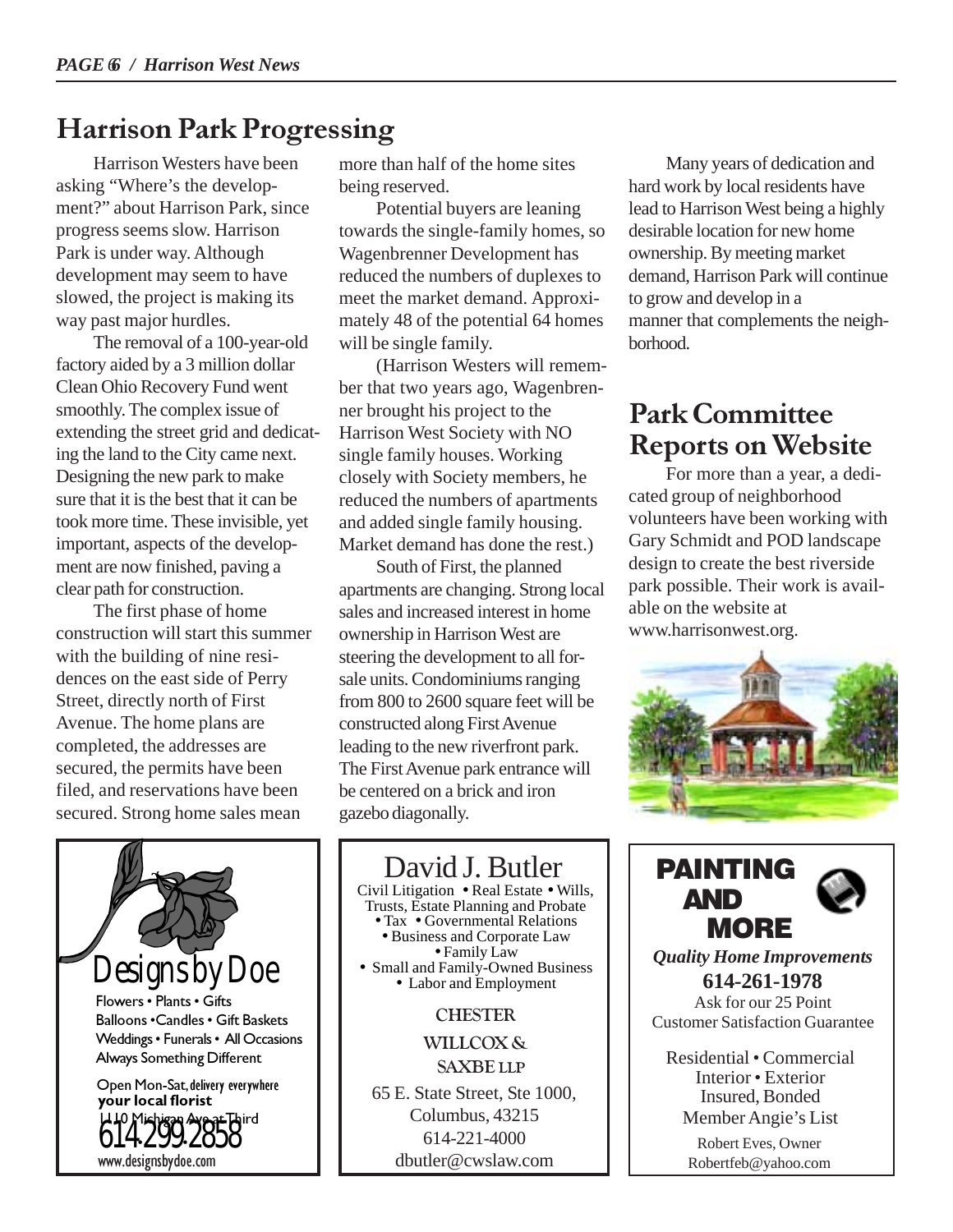#### BrickStreet Arts Association Wins \$10,000 Grant from Greater Columbus Arts Council

BrickStreet Art Association (BSAA) has been awarded \$10,000 the GCAC for the Tete-a-Tete Falls to be erected in the Goodale Park pond. Only one other small arts organization received more money. BSAA and the Friends of Goodale Park will sponsor a booth at Comfest to promote the Tete-a-Tete Falls project.

Harrison West neighbors will remember that BrickStreet brought the Side by Side sculpture to Harrison West. The organization also is responsible for facilitating the Cliff Dwellers mural on High Street on the Burgundy Room building and the Couch in the pocket pock at Greenwood and High.

Cliff Dwellers was painted by Curtis Goldstein and Michelle Attias, local mural artists.

The Couch was created by artist Robert Huff. BrickStreet Arts commissioned the Public Art in conjunction with the Short North Improvement District.

BrickStreet Arts was founded by Harrison West resident and Past President Maddy Weisz.

#### Crime drive by shooting drug related

# Eadie Gourmet Eats Out at Due Amici

*(Continued from Page 8)* In the interest of menu exploration, I ordered wild mushroom pasta with wild mushroom and prosciutto sauce. Dive in. Swoon. Repeat. The raviolis are filled with shiitake, porcini, portabella and crimini mushrooms; roasted garlic; shallots; cream cheese; fontina and parmesan. I believe it, though the "wild" part is a misnomer.

It was so good, I asked if it was made on the premises (remem-

Century 21 Presents **590 Bradley Street** Fabulous riverfront condo 3 bedrooms, 21/2 baths, first-floor patio and second-floor deck overlooking Olentangy River, 3 stories of living, vaulted ceilings, garden tubs, island kitchen, hardwood floor in 1st level, freshly painted thru out, 1,900 SQFT \$229,900

MARKETED BY LES VAN BUREN 863-0180 570-7926

ber the Wedding Soup? Couldn't believe they came from the same Chef.). They didn't. Turns out one of the owners is Don Zillmack, the owner of Pastaria in the North Market. All the pastas and sauces come from Pastaria, so they all are delicious and dependable.

Since Eadie Gourmet always goes the extra distance for her readers, I persuaded my luncheon companions to try dessert. We tried the sorbet trio of amaretto, coconut, and raspberry plus the sorbet and cookies.

The sorbet is outstanding - very fruity and fresh.

The cookies are good, very pretty in different shapes, but they all tasted the same. Go with the sorbet.

The dinner menu repeats the lunch with the addition of larger entrees of delicacies such as crab cakes; gorgonzola-stuffed, baconwrapped beef tenderloin with mashed potatoes; veal marsala; and pork chops.

65 East Gay Street, 224-9373.



**Transmission work all makes & models 12/12 warranty anywhere fast and competitive**



Corner of Kenny & Chambers

General Repairs • Transmission Repairs Tires • Nationwide Warranty 12/12